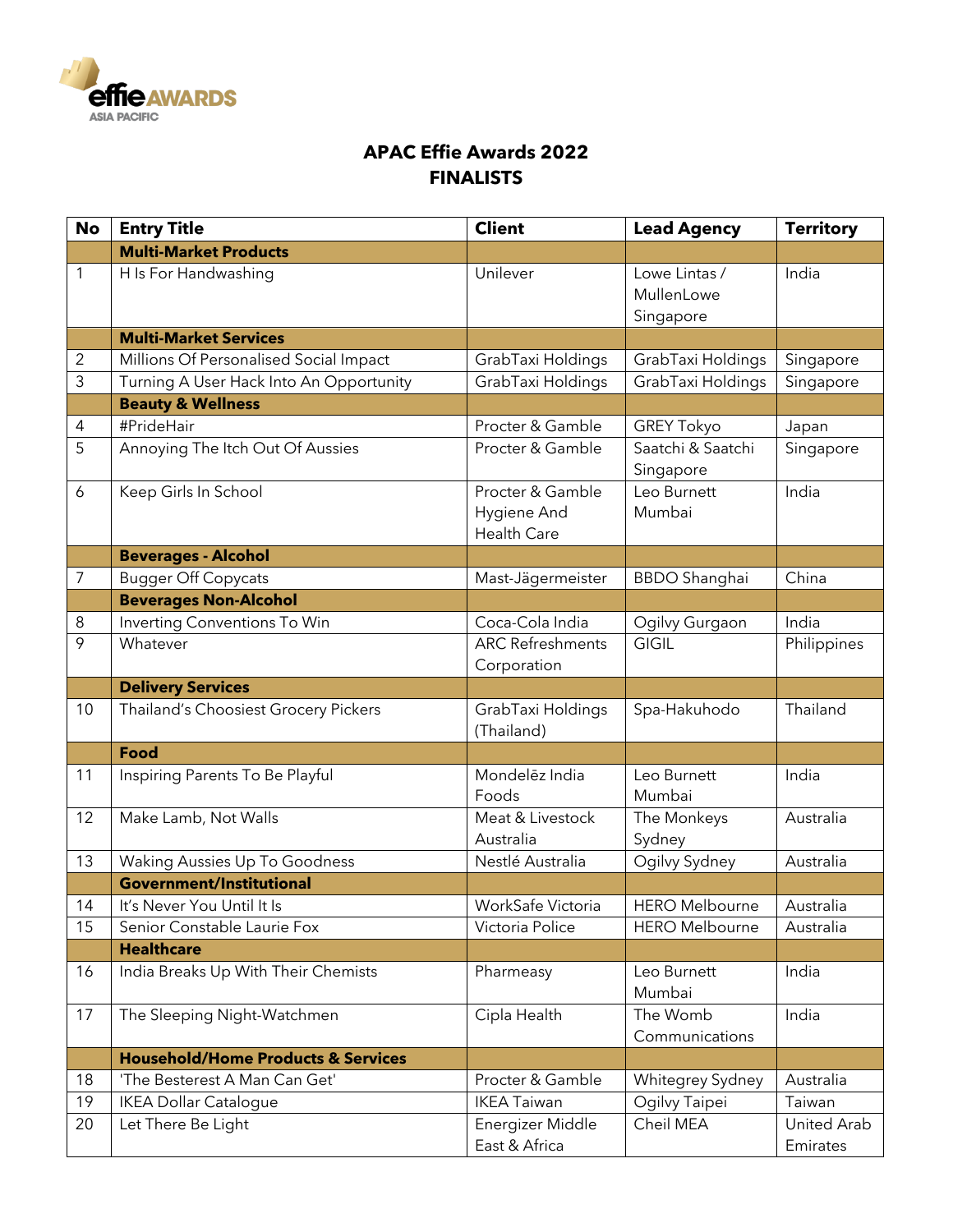|    | <b>Insurance</b>                               |                                  |                                  |                       |
|----|------------------------------------------------|----------------------------------|----------------------------------|-----------------------|
| 21 | How AAMI Went To No1 From The Mucky<br>Middle  | Suncorp                          | Ogilvy Sydney                    | Australia             |
| 22 | One House To Save Many                         | Suncorp Insurance                | Leo Burnett<br>Sydney            | Australia             |
|    | <b>IT/Telco</b>                                |                                  |                                  |                       |
| 23 | Unfairuary- How Fake Month Led To Success      | 2degrees                         | <b>TBWA\ New</b><br>Zealand      | <b>New</b><br>Zealand |
|    | <b>Media, Entertainment &amp; Leisure</b>      |                                  |                                  |                       |
| 24 | The Brainy Game                                | Galactus Funware<br>Technologies | The Womb<br>Communications       | India                 |
|    | <b>New Product Or Service - Line Extension</b> |                                  |                                  |                       |
| 25 | Eliminating Offline Gold Dependency            | PhonePe                          | Leo Burnett<br>Mumbai            | India                 |
| 26 | Turning A User Hack Into An Opportunity        | GrabTaxi Holdings                | Grab Teknologi<br>Indonesia      | Indonesia             |
|    | <b>Restaurants</b>                             |                                  |                                  |                       |
| 27 | McDonald's Classroom                           | McDonald's<br>Philippines        | Leo Burnett Manila               | Philippines           |
|    | <b>Retail</b>                                  |                                  |                                  |                       |
| 28 | When It Feels Like Home                        | <b>Fantastic Furniture</b>       | <b>Connecting Plots</b>          | Australia             |
| 29 | You Can't Overcook Christmas                   | <b>ALDI</b> Australia            | <b>BMF Sydney</b>                | Australia             |
|    | <b>Travel/Tourism</b>                          |                                  |                                  |                       |
| 30 | Do Something New, New Zealand                  | <b>Tourism New</b><br>Zealand    | <b>Special New</b><br>Zealand    | <b>New</b><br>Zealand |
|    | <b>Asia Pacific Brands</b>                     |                                  |                                  |                       |
| 31 | Do Something New, New Zealand                  | <b>Tourism New</b><br>Zealand    | <b>Special New</b><br>Zealand    | <b>New</b><br>Zealand |
| 32 | Inverting Conventions To Win                   | Coca-Cola India                  | Ogilvy Gurgaon                   | India                 |
| 33 | It's Okay To Pee In Your Pants                 | Nobel Hygiene                    | The Womb<br>Communications       | India                 |
| 34 | Waking Aussies Up To Goodness                  | Nestlé Australia                 | Ogilvy Sydney                    | Australia             |
| 35 | What Will You Do When They Grow Up?            | AIA Singapore                    | Ogilvy Singapore                 | Singapore             |
|    | <b>Brand Revitalisation</b>                    |                                  |                                  |                       |
| 36 | Yimsu                                          | Colgate-Palmolive                | Red Fuse Hong<br>Kong            | Hong Kong             |
|    | <b>Branded Content</b>                         |                                  |                                  |                       |
| 37 | #PrideHair                                     | Procter & Gamble                 | <b>GREY Tokyo</b>                | Japan                 |
| 38 | Bournvita Presents Get The Message             | Mondelēz India<br>Foods          | Ogilvy Mumbai                    | India                 |
| 39 | In Love We Trust                               | Sinyi Realty                     | Dentsu<br>Mcgarrybowen<br>Taiwan | Taiwan                |
| 40 | SK-II Olympics                                 | Procter & Gamble                 | <b>WPP Singapore</b>             | Singapore             |
|    | <b>Branded Utility</b>                         |                                  |                                  |                       |
| 41 | Bournvita Presents Get The Message             | Mondelēz India<br>Foods          | Ogilvy Mumbai                    | India                 |
| 42 | McDonald's Classroom                           | McDonald's<br>Philippines        | Leo Burnett Manila               | Philippines           |
| 43 | NOT JUST A CADBURY AD 2.0                      | Mondelez India                   | Ogilvy Mumbai                    | India                 |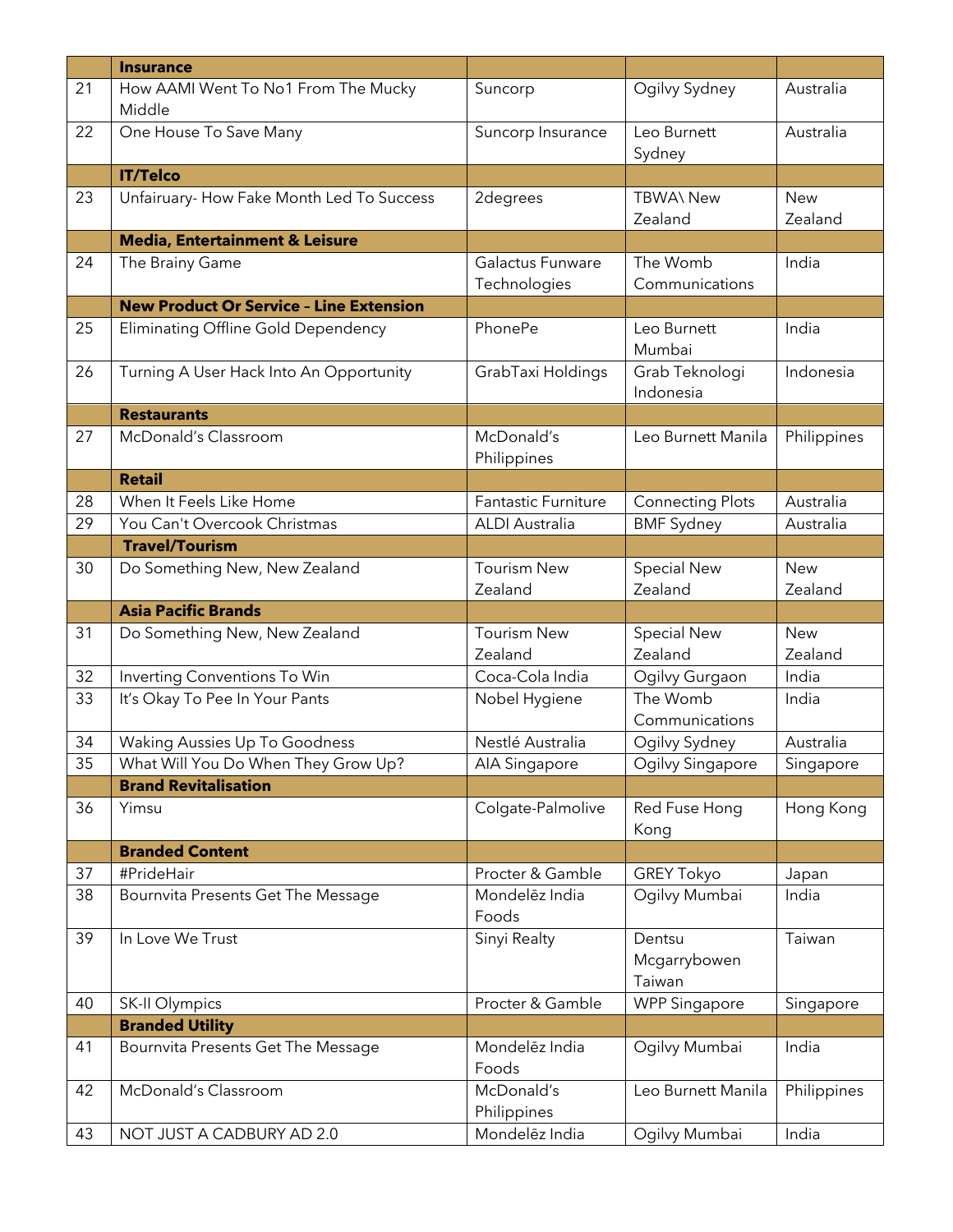| 44 | Turning Drivers' Downtime To Learning Time       | GrabTaxi Holdings<br>(Thailand)    | GrabTaxi Holdings<br>(Thailand) | Thailand              |
|----|--------------------------------------------------|------------------------------------|---------------------------------|-----------------------|
|    | <b>Business-To-Business</b>                      |                                    |                                 |                       |
| 45 | The Undie Army                                   | Nobel Hygiene                      | The Womb<br>Communications      | India                 |
|    | <b>Carpe Diem - Products</b>                     |                                    |                                 |                       |
| 46 | Inverting Conventions To Win                     | Coca-Cola India                    | Ogilvy Gurgaon                  | India                 |
|    | <b>Carpe Diem - Services</b>                     |                                    |                                 |                       |
| 47 | Grab Bersatu: Turning The Humble Promocode       | Grab Teknologi<br>Indonesia        | Grab Teknologi<br>Indonesia     | Indonesia             |
|    | <b>Crisis Response/Critical Pivot - Products</b> |                                    |                                 |                       |
| 48 | Do Something New, New Zealand                    | <b>Tourism New</b><br>Zealand      | <b>Special New</b><br>Zealand   | <b>New</b><br>Zealand |
| 49 | NOT JUST A CADBURY AD 2.0                        | Mondelez India                     | Ogilvy Mumbai                   | India                 |
|    | <b>Crisis Response/Critical Pivot - Services</b> |                                    |                                 |                       |
| 50 | Grab Bersatu: Turning The Humble Promocode       | Grab Teknologi<br>Indonesia        | Grab Teknologi<br>Indonesia     | Indonesia             |
| 51 | McDonald's Classroom                             | McDonald's<br>Philippines          | Leo Burnett Manila              | Philippines           |
|    | <b>Data Driven</b>                               |                                    |                                 |                       |
| 52 | Millions Of Personalised Social Impact           | GrabTaxi Holdings                  | GrabTaxi Holdings               | Singapore             |
| 53 | MyHooman Adoption Platform                       | Mars                               | Colenso BBDO                    | <b>New</b><br>Zealand |
| 54 | Responsible Marketing Through Data & Tech        | <b>British American</b><br>Tobacco | MediaCom Tokyo                  | Japan                 |
|    | <b>David Vs Goliath</b>                          |                                    |                                 |                       |
| 55 | How India's Bully Got Bullied                    | <b>USV</b>                         | The Womb                        | India                 |
|    |                                                  |                                    | Communications                  |                       |
| 56 | World's Smallest Billboards                      | Kao Commercial<br>(Shanghai)       | Ogilvy Shanghai                 | China                 |
|    | <b>Engaged Community</b>                         |                                    |                                 |                       |
| 57 | NOT JUST A CADBURY AD 2.0                        | Mondelēz India                     | Ogilvy Mumbai                   | India                 |
| 58 | Turning Drivers' Downtime To Learning Time       | GrabTaxi Holdings<br>(Thailand)    | GrabTaxi Holdings<br>(Thailand) | Thailand              |
| 59 | unLimited Edition                                | Adidas                             | McCann Shanghai                 | China                 |
|    | <b>Experiential Marketing - Products</b>         |                                    |                                 |                       |
| 60 | Keeping Festive Stories Alive Virtually          | Mondelez Kinh Do<br>Vietnam        | Publicis Vietnam                | Vietnam               |
| 61 | The Long Game: KFC's Bucket Hunt                 | <b>KFC</b> Australia               | Ogilvy Sydney                   | Australia             |
| 62 | The Truth Will Hurt, But Will Set You Free       | <b>USV</b>                         | The Womb<br>Communications      | India                 |
|    | <b>Experiential Marketing - Services</b>         |                                    |                                 |                       |
| 63 | Disconnect Screens To Connect To Country         | Common Ground                      | Ogilvy Sydney                   | Australia             |
| 64 | McDonald's Classroom                             | McDonald's<br>Philippines          | Leo Burnett Manila              | Philippines           |
| 65 | Resetting The Fundraising Game                   | The Royal<br>Australian Mint       | Saatchi & Saatchi<br>Melbourne  | Australia             |
|    | <b>Influencer</b>                                |                                    |                                 |                       |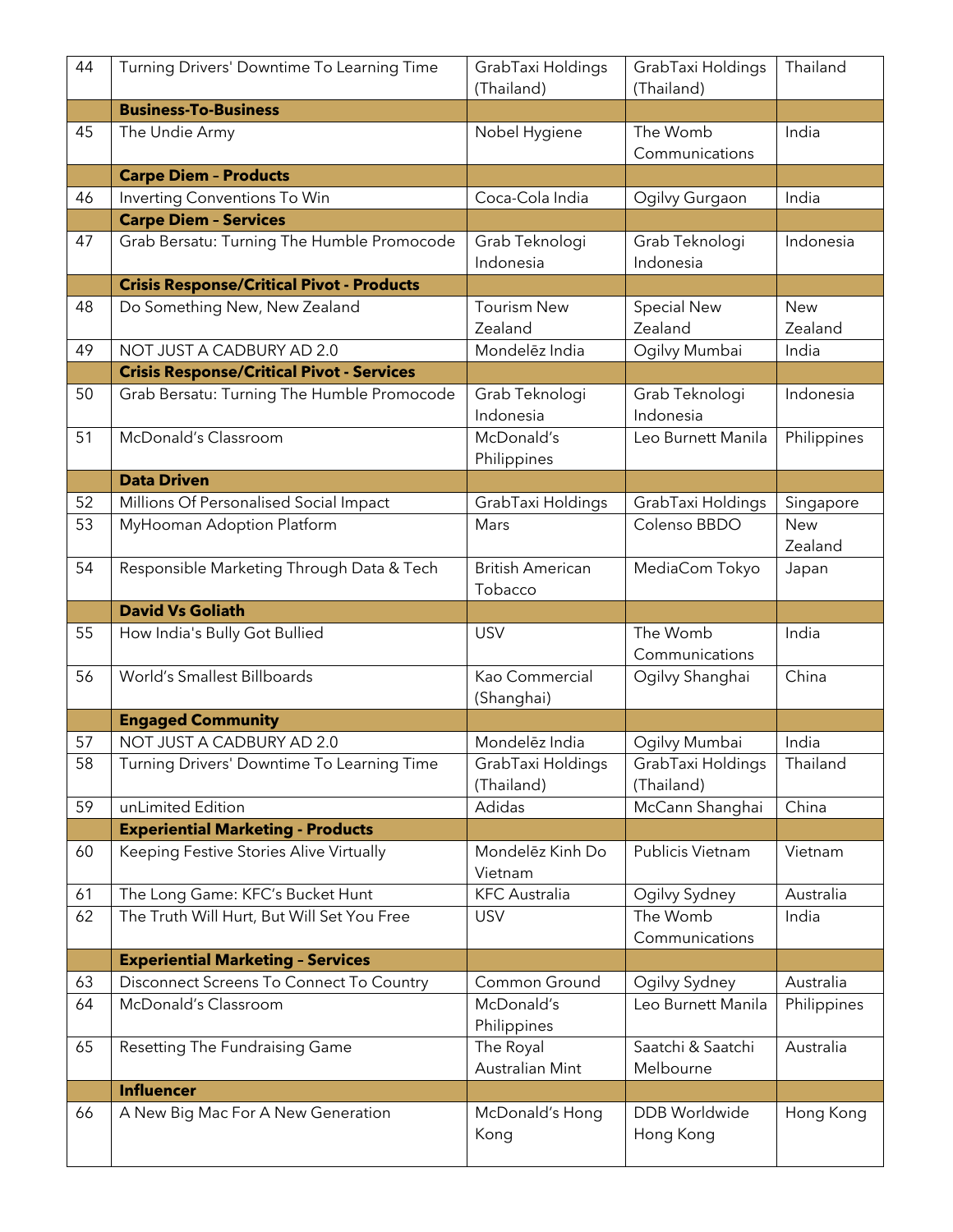|    | <b>Marketing Disruptors</b>                             |                       |                                |            |
|----|---------------------------------------------------------|-----------------------|--------------------------------|------------|
| 67 | How India's Bully Got Bullied                           | <b>USV</b>            | The Womb                       | India      |
|    |                                                         |                       | Communications                 |            |
| 68 | One House To Save Many                                  | Suncorp Insurance     | Leo Burnett                    | Australia  |
|    |                                                         |                       | Sydney                         |            |
| 69 | The Talking Asterisk                                    | <b>USV</b>            | The Womb                       | India      |
|    |                                                         |                       | Communications                 |            |
|    | <b>Media Content Partnership</b>                        |                       |                                |            |
| 70 | David's Unusables                                       | <b>Motor Neurone</b>  | <b>Special New</b>             | <b>New</b> |
|    |                                                         | Disease New           | Zealand                        | Zealand    |
|    |                                                         | Zealand               |                                |            |
|    | <b>Media Idea</b>                                       |                       |                                |            |
| 71 | David's Unusables                                       | Motor Neurone         | <b>Special New</b>             | <b>New</b> |
|    |                                                         | Disease New           | Zealand                        | Zealand    |
|    |                                                         | Zealand               |                                |            |
|    | <b>Media Innovation</b>                                 |                       |                                |            |
| 72 | David's Unusables                                       | <b>Motor Neurone</b>  | <b>Special New</b>             | <b>New</b> |
|    |                                                         | Disease New           | Zealand                        | Zealand    |
|    |                                                         | Zealand               |                                |            |
|    | <b>Positive Change: Social Good - Brands - Products</b> |                       |                                |            |
| 73 | #PrideHair                                              | Procter & Gamble      | <b>GREY Tokyo</b>              | Japan      |
| 74 | Keep Girls In School                                    | Procter & Gamble      | Leo Burnett                    | India      |
|    |                                                         | Hygiene And           | Mumbai                         |            |
|    |                                                         | Health Care           |                                |            |
| 75 | Stop The Beauty Test                                    | Hindustan Unilever    | Ogilvy Mumbai                  | India      |
|    | <b>Positive Change: Social Good - Brands - Services</b> |                       |                                |            |
|    |                                                         |                       |                                |            |
| 76 | Love At First Stray                                     | PChome 24h            | <b>ADK Taiwan</b>              | Taiwan     |
|    |                                                         | Shopping              |                                |            |
| 77 | MyHooman Adoption Platform                              | Mars                  | Colenso BBDO                   | <b>New</b> |
|    |                                                         |                       |                                | Zealand    |
| 78 | One House To Save Many                                  | Suncorp Insurance     | Leo Burnett                    | Australia  |
|    |                                                         |                       | Sydney                         |            |
|    | <b>Positive Change: Social Good - Non-Profit</b>        |                       |                                |            |
| 79 | Please Arrest Me                                        | RIT Foundation        | Ogilvy Singapore               | Singapore  |
| 80 | Resetting The Fundraising Game                          | The Royal             | Saatchi & Saatchi              | Australia  |
|    |                                                         | Australian Mint       | Melbourne                      |            |
| 81 | Senior Constable Laurie Fox                             | Victoria Police       | <b>HERO Melbourne</b>          | Australia  |
|    | <b>Seasonal Marketing</b>                               |                       |                                |            |
| 82 | How KFC Brought Christmas To July                       | <b>KFC</b> Australia  | Ogilvy Sydney                  | Australia  |
| 83 | Inverting Conventions To Win                            | Coca-Cola India       | Ogilvy Gurgaon                 | India      |
| 84 | NOT JUST A CADBURY AD 2.0                               | Mondelez India        | Ogilvy Mumbai                  | India      |
| 85 | Recharge Season                                         | <b>Tourism New</b>    | <b>Special New</b>             | <b>New</b> |
|    |                                                         | Zealand               | Zealand                        | Zealand    |
| 86 | Shoes For Your Hands                                    | Campus Activewear     | The Womb                       | India      |
|    |                                                         |                       | Communications                 |            |
| 87 | You Can't Overcook Christmas                            | <b>ALDI Australia</b> | <b>BMF Sydney</b>              | Australia  |
|    | <b>Shopper &amp; e-Commerce Marketing</b>               |                       |                                |            |
| 88 | The Long Game: KFC's Bucket Hunt                        | <b>KFC</b> Australia  | Ogilvy Sydney                  | Australia  |
|    | <b>Short Video Marketing</b>                            |                       |                                |            |
| 89 | Annoying The Itch Out Of Aussies                        | Procter & Gamble      | Saatchi & Saatchi<br>Singapore | Singapore  |